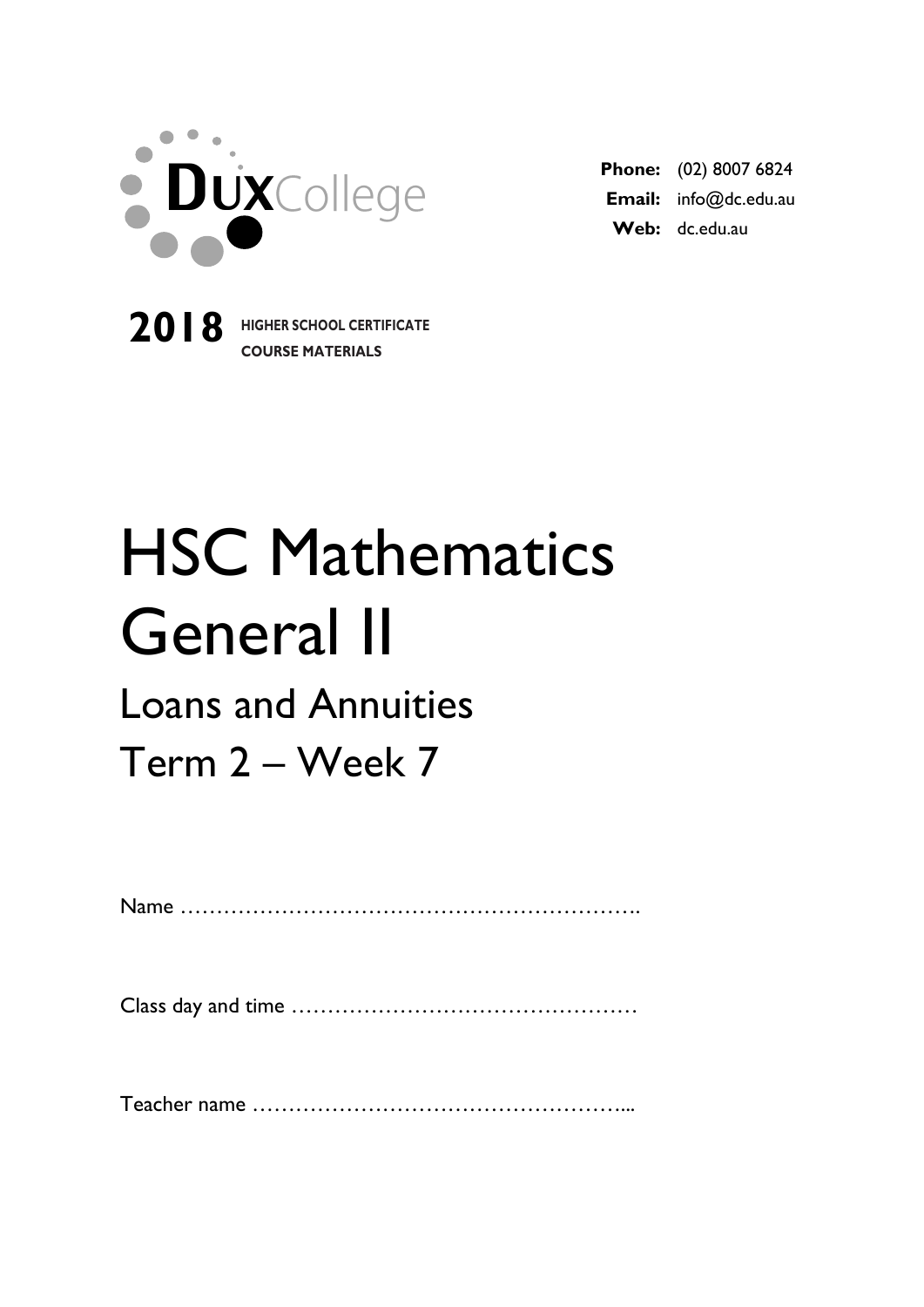

## Term 2 – Week 7 – Theory

#### **FLAT RATE LOANS**

A flat rate loan is a loan where simple (flat) interest is charged on the principal (amount borrowed). The term of the loan is usually short at around 1-5 years. There may be fees and charges which can be added to the loan or may be paid upfront.

An example of a flat rate loan is personal loans for purchasing goods such as cars or computers.

#### SIMPLE INTEREST FORMULA

 $I=Prn$ 

Where:  $I =$  Interest

 $P =$  principal (initial amount borrowed)

 $r =$  interest rate per period (expressed as a decimal)

 $n =$  number of periods

#### **Example 1**

Sandra borrowed \$20 000 for 5 years at 9% p.a. flat interest to buy a new car.

- a) How much interest does Sandra have to pay on the loan?
- b) How much does Sandra have to repay altogether?
- c) What is Sandra's monthly repayment?

#### **Solution 1**

```
a) P = $20,000 r = 0.09 n = 5
```

```
I = Prn
```
 $I = $20\,000 \times 0.09 \times 5$ 

```
= $9000
```
Sandra pays \$9000 in interest

b) Total repayment = principal + interest

$$
= $20\,000 + $9000
$$

$$
= $29\ 000
$$

c) 5 years = 12 months  $\times$  5 = 60 months

Monthly repayment =  $\frac{$29\,000}{60}$ 60

 $=$  \$483.33

© Dux College 2018 | All rights reserved.



Visit the student forums and ask our tutors. dc.edu.au/forums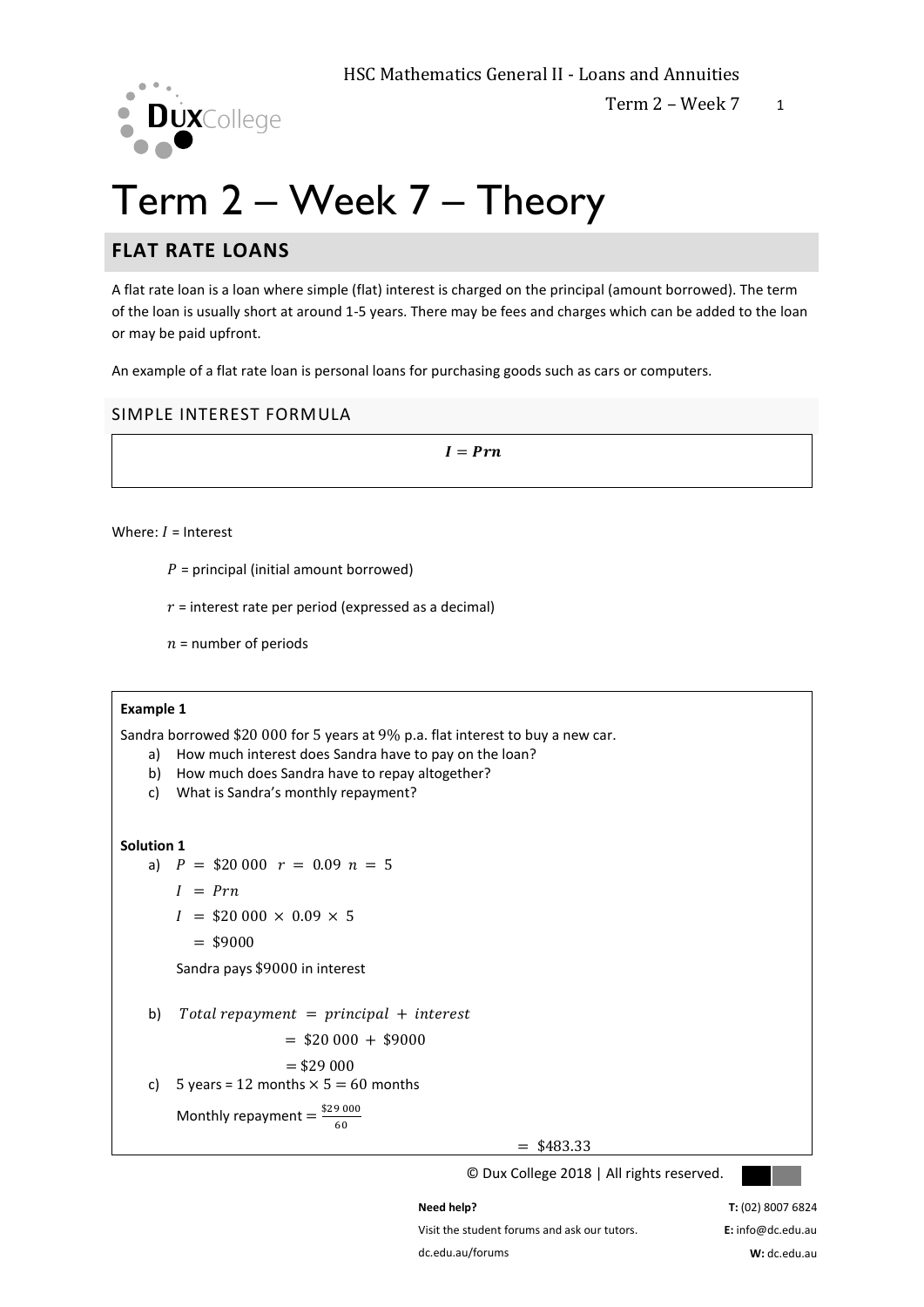

Term  $2 -$  Week  $7 - 2$ 

#### **Example 2**

Katy took out a personal loan of \$12 000 over 3 years at 12%  $p$ .  $a$ . to buy her motorbike. The bank charges were establishment fee \$150 and loan insurance \$76.50, and Katy added these charges to the principal.

- a) Find her fortnightly repayment
- b) Calculate the interest saved if she had paid the charges upfront

#### **Solution 2**

a) Total amount borrowed =  $$12\,000 + $150 + $76.50$  $= $12\,226.50$ 

Note: interest is charged on the principal and the extra charges as Katy has added them to her loan

$$
P = $12\,226.50 \, r = 0.12 \, n = 3
$$
\n
$$
I = Prn
$$
\n
$$
I = $12\,226.50 \times 0.12 \times 3
$$

 $=$  \$4401.54

Total repayment  $=$  Principal + Interest

```
= $12 226.50 + $4401.54
= $16 628.04
```

```
3 years = 26 fortnights \times 3 = 78 fortnights
Fortnightly repayment = \frac{16628.04}{78}
```

```
= $213.18
b) P = $12\,000 \, r = 0.12 \, n = 3I = PrnI = $12\,000 \times 0.12 \times 3= $4320
    Interest saved = $4401.54 − $4320
                 = $81.54
```
© Dux College 2018 | All rights reserved.



**Need help?** 

Visit the student forums and ask our tutors. dc.edu.au/forums

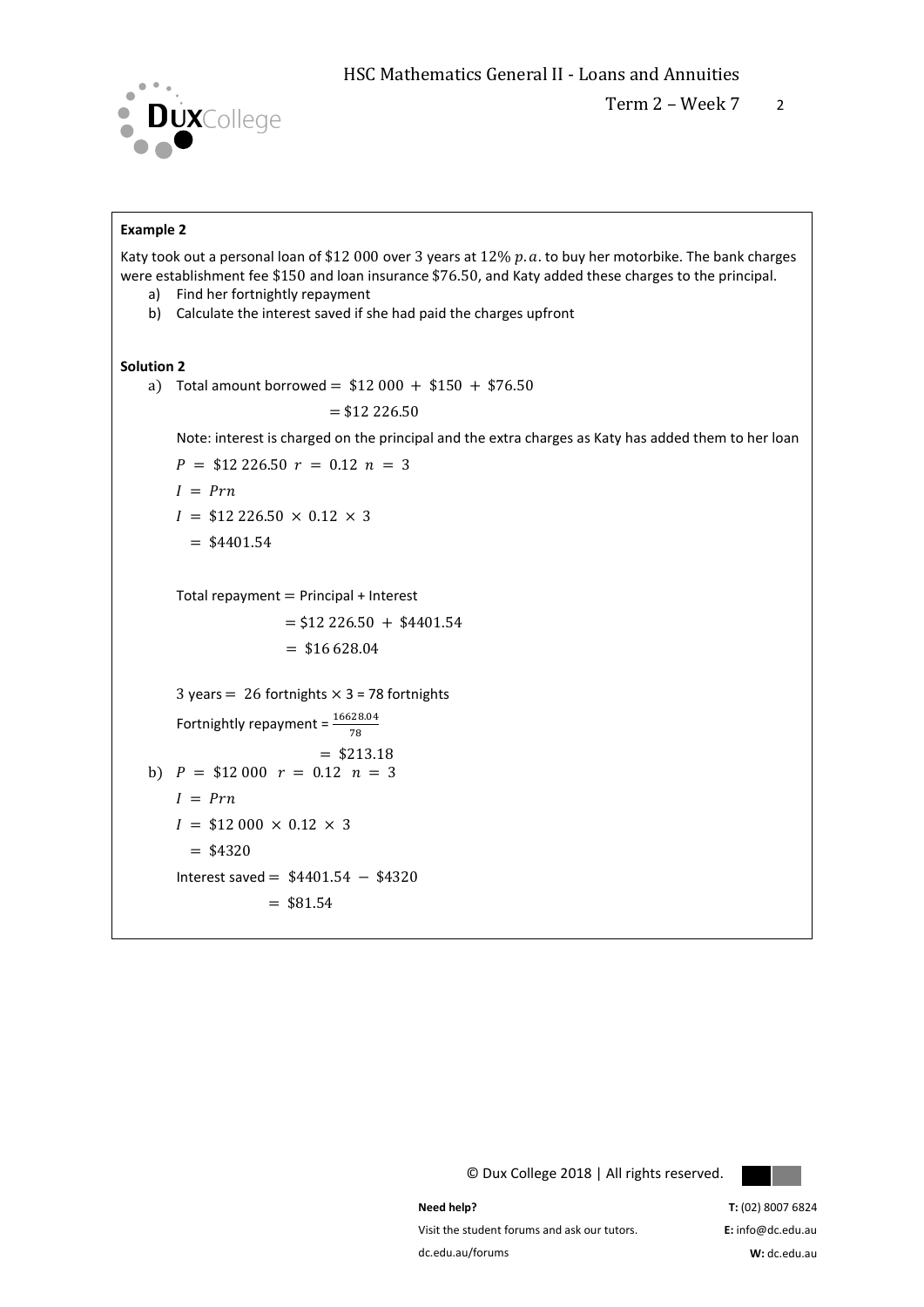



#### TERM PAYMENTS

Term payments involve paying off an expensive item over time, generally after a deposit has been made. If the customer fails to pay their regular payments, a higher interest may be charged or the item may be repossessed (taken back).

A term payment plan is sometimes referred to as a hire purchase as the customer is hiring the good before they pay it off completely.

#### **Example 1**

A television is advertised for \$2000 cash or on terms of 10% deposit and \$80 per month for 3 years.

- a) How much more does the television cost when bought on a term payment plan rather than with cash?
- b) What is the percentage flat rate of interest charged p.a.?

#### **Solution 1**

a) Total cost on term payment plan  $=$  Deposit + Total payments per month

 $= 0.1 \times$  \$2000 + \$80  $\times$  3  $\times$  12  $= $3080$ 

Extra paid on term payment =  $$3080 - $2000$ 

 $= $1080$ 

Note: This represents the interest you have paid

b) Balance after  $10\%$  deposit =  $$2000 - 0.1 \times $2000$ 

 $= $1800$ 

Note: You are finding the amount that you borrowed

```
P = $1800 \quad I = 1080 \quad n = 3I=Prn1080 = 1800 \times r \times 3r = \frac{1080}{5400}5400
 = 0.2 = 20\%
```
Some retail stores may offer a deferred payment plan which means that repayments are not made until a later date, such as after three years. Unpaid balance and outstanding amounts refer to the amount that has been borrowed and has not yet been paid off.



© Dux College 2018 | All rights reserved.

**Need help?**  Visit the student forums and ask our tutors. dc.edu.au/forums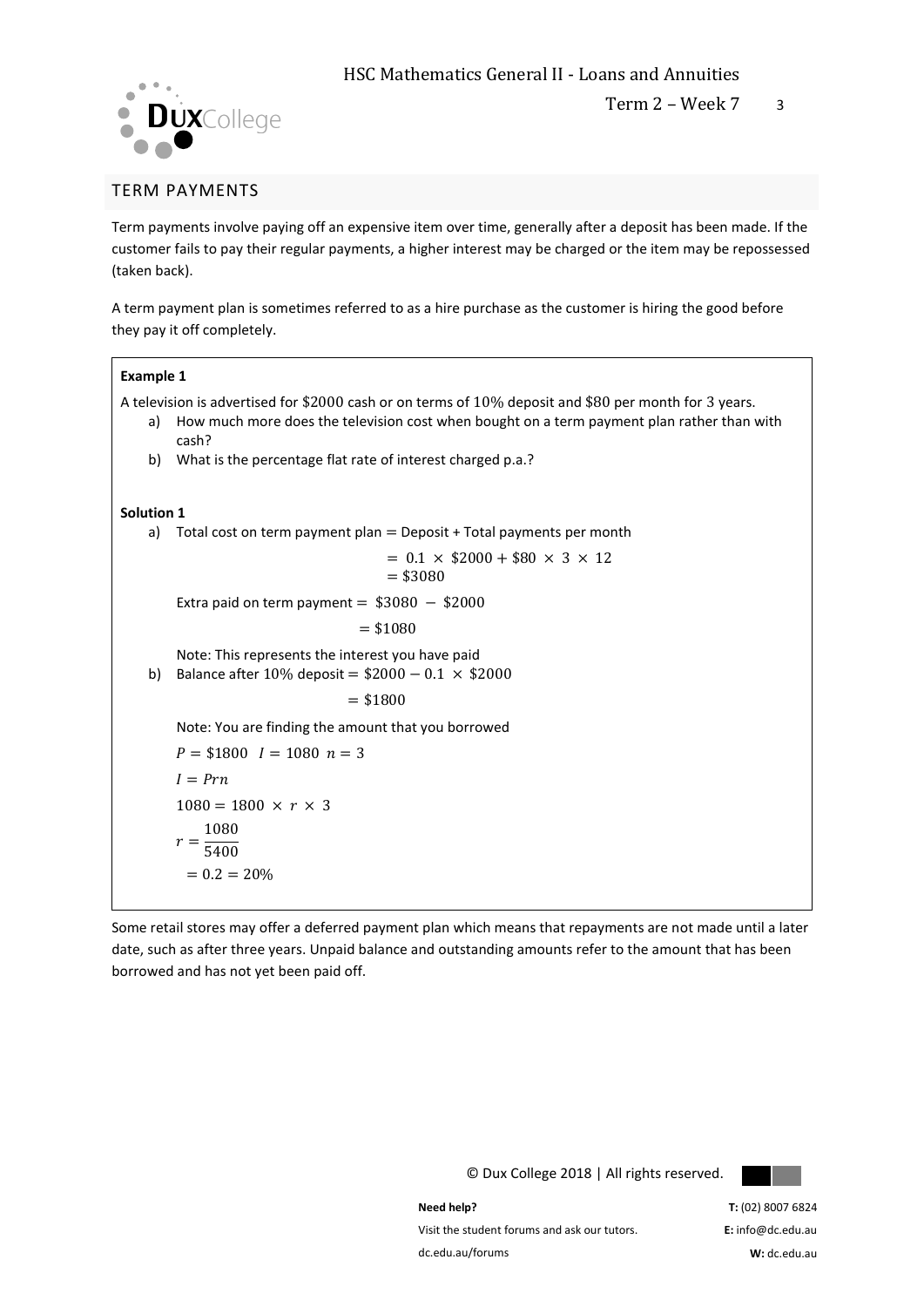

#### **Example 2**

Two competing retail stores offered different deferred payment plans to customers purchasing a refrigerator for \$1300 as follows:

Retail A: No deposit needed and no payments for 3 years. After 3 years, flat interest of 2.7% per month charged on unpaid balances from date of purchase

Retail B: No payments required for 300 days. After this period, a flat interest of 0.12%/ day is charged on outstanding amounts from date or purchase.

- a) Which plan should be chosen if a customer wants more time to save up for the repayment of the refrigerator before any interest is charged?
- b) If Amy chooses Retail B's deferred payment plan and paid \$950 when the 300 days were up, how much does she owe now?

#### **Solution 2**

- a) Retail A's deferred payment plan should be chosen as the deferred payment period of 3 years is longer than Retail B's 300 days.
- b) Unpaid amount =  $$1300 $950 = $350$

Note: interest charged on \$350 and not \$1300 because interest is charged on the outstanding balance on date of purchase (Amy already paid \$950 before the date of purchase, which is 300 days for Retail B).

 $I = 0.0012 \times $350 \times 300$  $= $126$ Total owing =  $$350 + $126$ 

 $= $476$ 

#### REDUCING BALANCE LOANS

A reducing balance loan only calculates interest on the balance owing (remaining amount of the loan unpaid) and is therefore less expensive than a flat rate loan which charges interest on the principal borrowed. Reducing balance loan takes into account repayments each period which would reduce the balance owing and therefore interest paid.

Some ways to reduce the amount owing and therefore interest paid on a reducing balance loan include:

- More frequent repayments (e.g. weekly or fortnightly rather than monthly)
- Making extra payments when you can (e.g. when receiving a bonus or pay rise at work)
- Increasing the size of repayments (even by a few dollars)



© Dux College 2018 | All rights reserved.

**Need help?**  Visit the student forums and ask our tutors. dc.edu.au/forums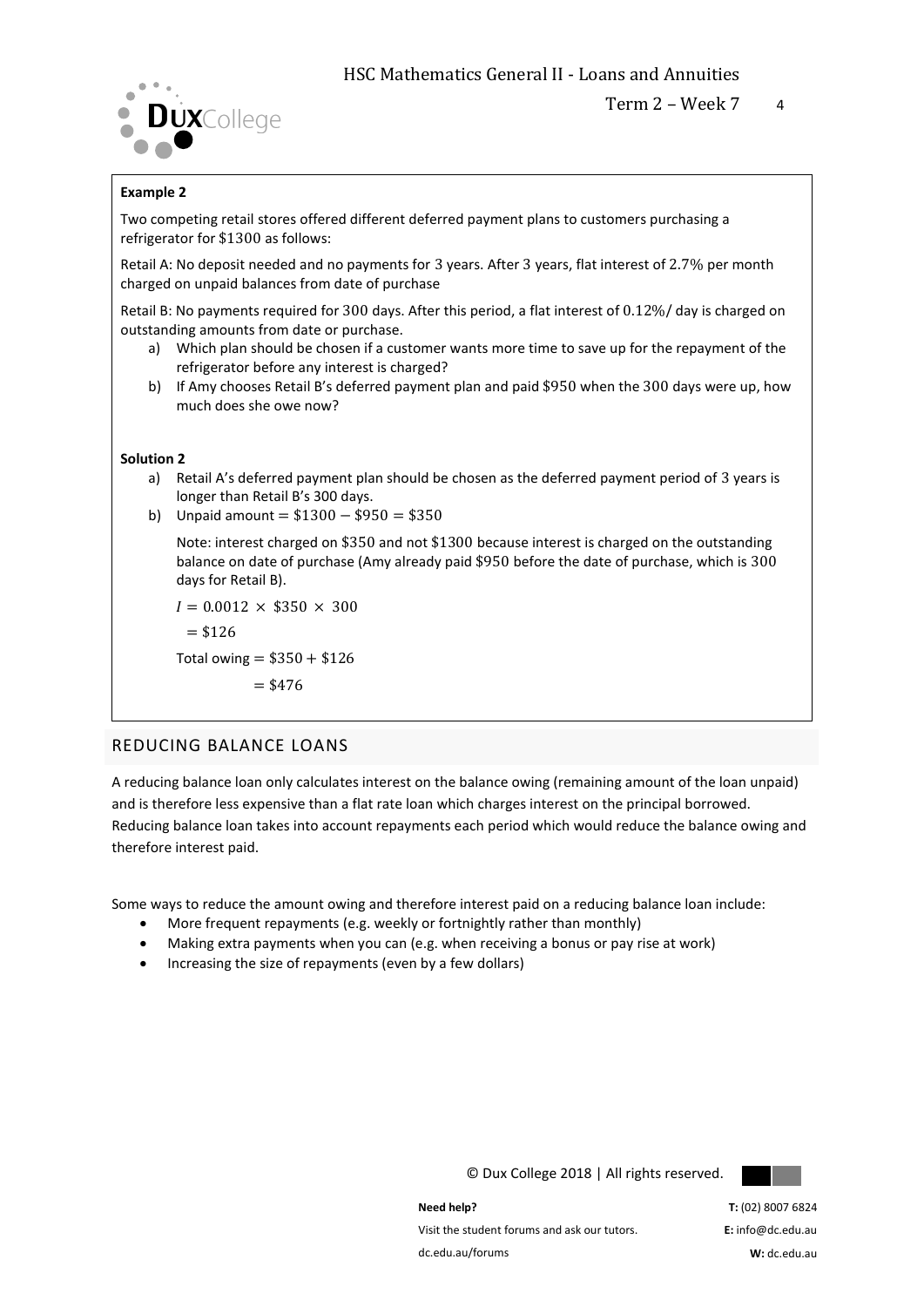

#### **Example 1**

Jamie borrowed \$600 000 to buy a studio apartment at 7.5% p.a. reducible interest. He made repayments of \$5000 monthly. The table below shows the progress of his loan for the first 2 months

| Month<br>(n) | Principal $(P)$ | Interest $(I)$ | Amount owing before<br>repayment $(P + I)$ | Balance $(P + I - R)$ |
|--------------|-----------------|----------------|--------------------------------------------|-----------------------|
|              | \$600 000       | \$3750         | \$603750                                   | \$598 750             |
|              | \$598750        | \$3742.19      | \$602 492.19                               | \$\$597492.19         |

- a) Show how the interest of \$3750 in the first month was calculated.
- b) Show the progress of the loan for the next 2 months
- c) Find the principal at the start of the  $5th$  month
- d) How much has Jamie paid off the principal after 4 months
- e) How much interest was paid in the first 4 months?
- f) How much interest would Jamie pay in 4 months for a loan of \$600 000 at a flat interest rate of  $7.5\% p.a.$

#### **Solution 1**   $a)$

$$
I = Prn
$$
  
\n
$$
I = $600\ 000 \times \left(\frac{0.075}{12}\right) \times 1
$$
  
\n= \$3750

Note: The interest rate was given in p.a. Therefore, must divide by 12 to calculate rate for the month

b)

| <b>Month</b><br>(n) | Principal $(P)$ | Interest $(I)$ | <b>Amount owing before</b><br>repayment $(P + I)$ | Balance $(P + I - R)$ |
|---------------------|-----------------|----------------|---------------------------------------------------|-----------------------|
| 1                   | \$600 000       | \$3750         | \$603 750                                         | \$598 750             |
| $\mathcal{P}$       | \$598750        | \$3742.19      | \$602 492.19                                      | \$597 492.19          |
| 3                   | \$597 492.19    | \$3734.33      | \$601 226.52                                      | \$596 226.52          |
| 4                   | \$596 226.52    | \$3726.42      | \$599 952.94                                      | \$594 952.94          |

c) Principal 5th month = Balance of 4th month = \$594 952.94

d) Amount paid off = \$600 000 − \$594 952.94

$$
= $5047.06
$$

e) Interest paid in first 4 months =  $$3750 + $3742.19 + $3734.33 + $3726.42$ 

$$
=
$$
 \$14 952.94

f) Interest paid on flat rate loan = \$600 000  $\times$  4  $\times \frac{0.08}{12}$ 12

 $=$  \$16 000

© Dux College 2018 | All rights reserved.



Visit the student forums and ask our tutors. dc.edu.au/forums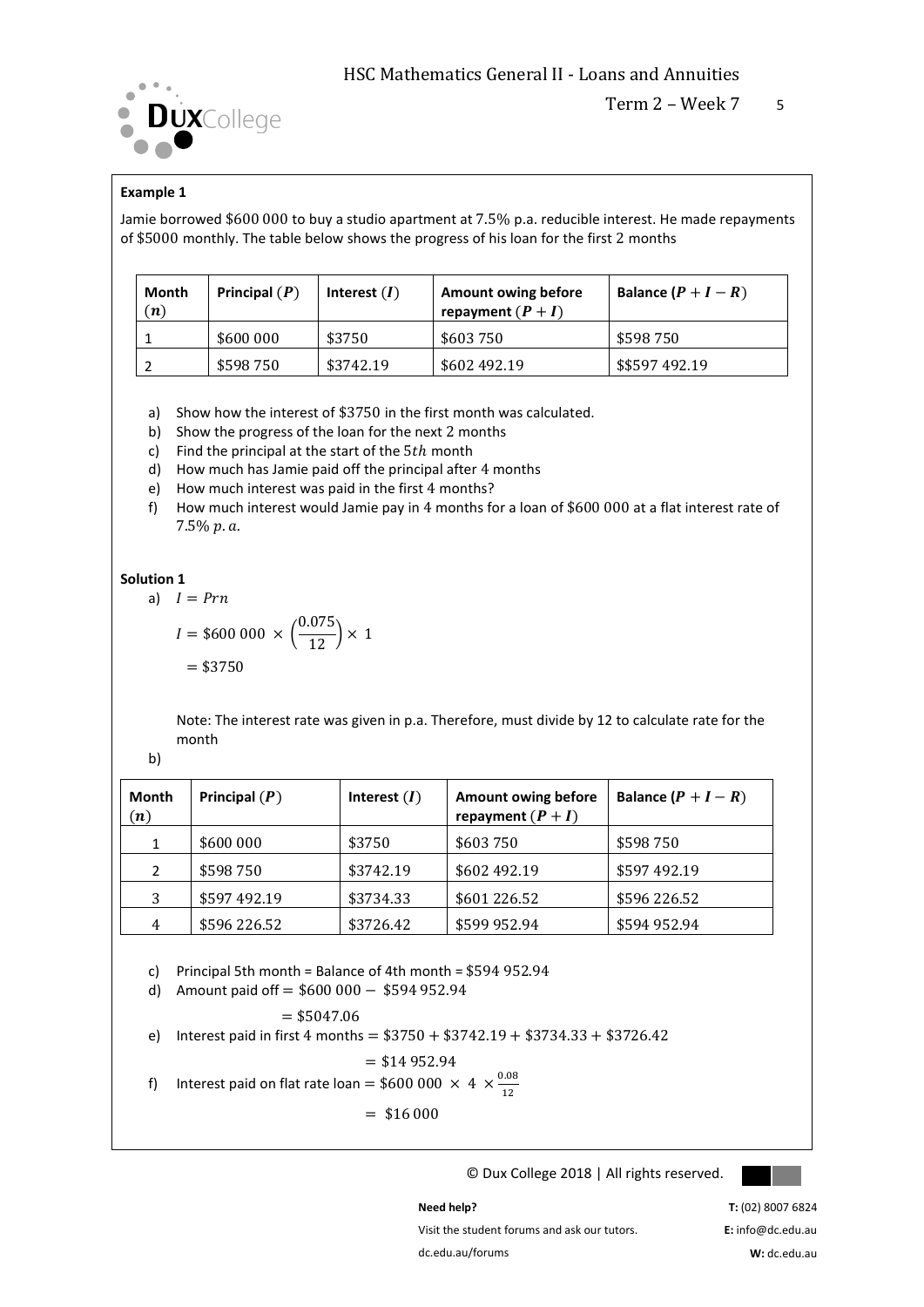

#### COMPOUNDING INTEREST

Compound interest involves the reinvestment of interest on top of the principal. Therefore, interest will increase as the interest that is reinvested will also earn interest (simple interest only calculated interest on the principal).

#### COMPOUND INTEREST FORMULA

 $A = P(1 + r)^n$  $I = A - P$ 

Where:

- $A =$  Final amount also called the future value ( $FV$ ) or compounded value
- $P =$  Principal also called the present value (PV)
- $r =$  interest rate per compounding period expressed as a decimal)
- $n =$  number of compounding periods
- $I =$  compound interest earned

#### **Example 1**

\$9000 is invested for 4 years at 7.5% p.a., compounded monthly. Calculate the interest earned.

#### **Solution 1**

 $PV = $9000$ 

12 months in a year, so the rate for one month:

$$
r = \frac{0.075}{12} = 0.00625
$$
  
n = 12 months × 4 years = 48

$$
FV = PV(1 + r)n
$$
  
= \$9000(1 + 0.00625)<sup>48</sup>  
= \$12137.39

 $I = FV - PV$  $= $12137.39 - $9000 = $3137.39$ 

© Dux College 2018 | All rights reserved.



**Need help?** 

Visit the student forums and ask our tutors. dc.edu.au/forums

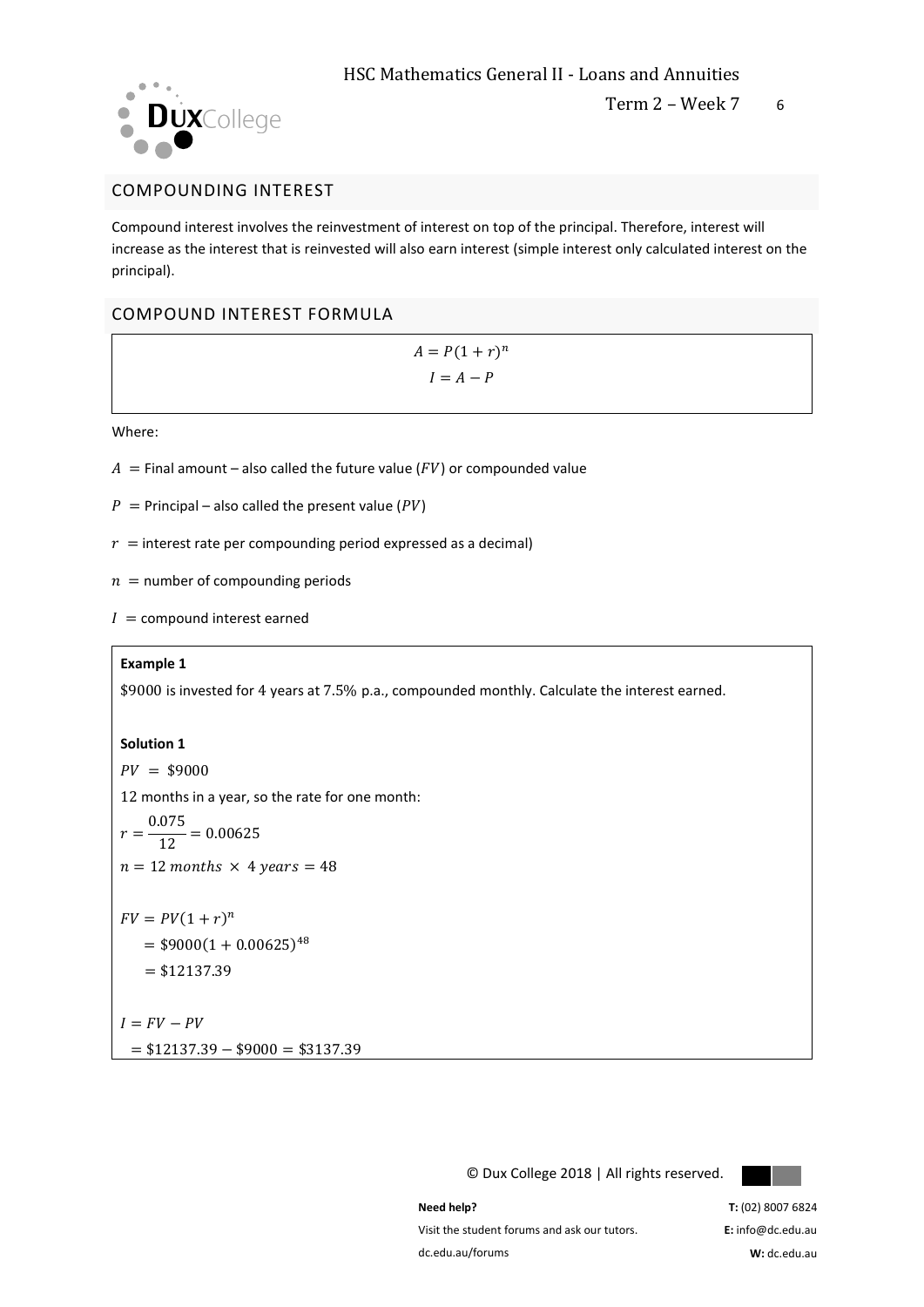

#### **Example 2**

Calculate the present value (principal) that needs to be invested for 8 years at 8% compounded quarterly to grow to a future value of \$12 000

#### **Solution 2**

 $FV = $12000$ 

Since 4 quarters in a year, the quarterly rate:

$$
r = \frac{0.08}{4} = 0.02
$$

 $n = 4$  quarters x 8 years = 32

$$
FV = PV(1+r)^{n}
$$
  
\$12 000 = PV(1 + 0.02)<sup>32</sup>  

$$
PV = \frac{$12000}{$(1.02)^{32}}
$$

$$
= $6367.60
$$

#### CREDIT CARDS

Using a credit card is like taking out a short-term loan as you purchase goods now and pay for them later when you receive a monthly statement. Interest will be charged daily on each item from the date of purchase and may be flat or compound.

Features of credit cards:

- More convenient than carrying cash
- Useful for purchases online, by phone or by post
- Record of spending through monthly statement
- Many credit cards have an interest-free period of 55 days to repay the amount owing in full, otherwise interest is calculated from the date of each purchase
- Interest-free period does not apply to withdrawals (cash advances) made, which will be charged a higher interest rate than purchases.
- A credit limit can be a disadvantage as you are not able to spend as much money as required but can be an advantage because it will prevent you from overspending.



© Dux College 2018 | All rights reserved.

**Need help?**  Visit the student forums and ask our tutors. dc.edu.au/forums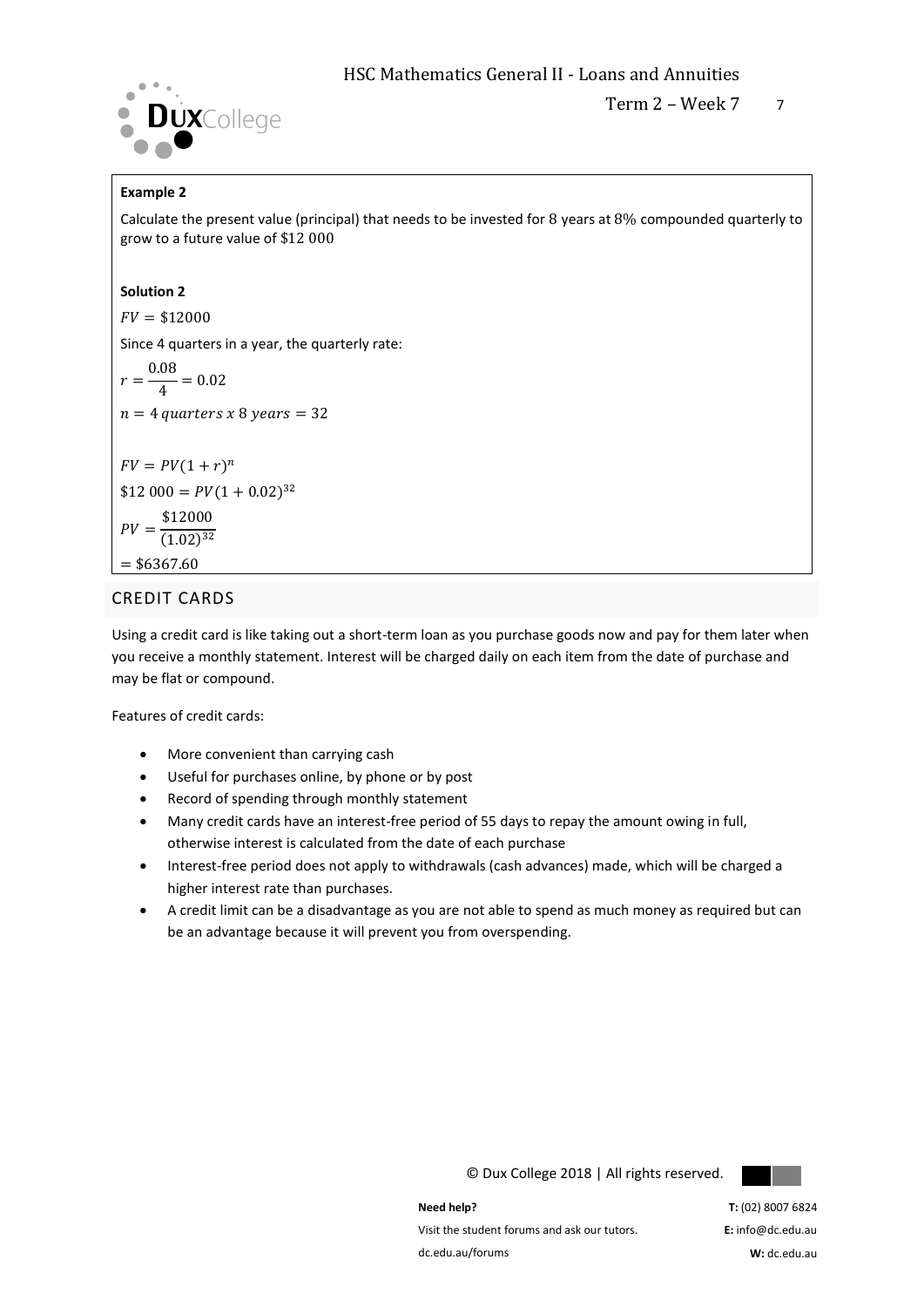

#### HSC Mathematics General II - Loans and Annuities

#### **Example 1**

Jenny's credit card has a flat interest rate of 12% p.a. and no interest-free period. Her purchases from 1 January to 31 January include:

| 2 January  | Phone recharge | \$85    |
|------------|----------------|---------|
| 23 January | Dinner         | \$87.50 |
| 25 January | Jeans          | \$110   |

If Jenny pays his account in full on  $5th$  February, how much does she pay?

#### **Solution 1**

The interest for each purchase must be calculated separately. Remember, interest is calculated on each item daily from the date of purchase.

Daily interest rate:

$$
r = \frac{0.12}{2.55}
$$

$$
-\overline{365}
$$

| <b>Purchase amount</b> | No. of days' interest (from date<br>of purchase till repayment $-5th$<br>February | Interest (Note: flat interest rate, use<br>simple interest formula - $I = Prn$ ) |
|------------------------|-----------------------------------------------------------------------------------|----------------------------------------------------------------------------------|
| \$85                   | $31 - 2 + 5 = 34$                                                                 | $$85 \times \frac{0.12}{365} \times 34 = $0.95$                                  |
| \$87.50                | $31 - 23 + 5 = 13$                                                                | \$87.50 $\times \frac{0.12}{365} \times 13 = $0.37$                              |
| \$110                  | $31 - 25 + 5 = 11$                                                                | \$110 $\times \frac{0.12}{365} \times 11 = $0.40$                                |
| Total = $$282.50$      |                                                                                   | Total = $$1.72$                                                                  |

Total purchases  $= $282.50$ 

Total interest  $= $1.72$ 

Total payment =  $$282.50 + $1.72$ 

 $= $284.22$ 

© Dux College 2018 | All rights reserved.



**Need help?** 

Visit the student forums and ask our tutors. dc.edu.au/forums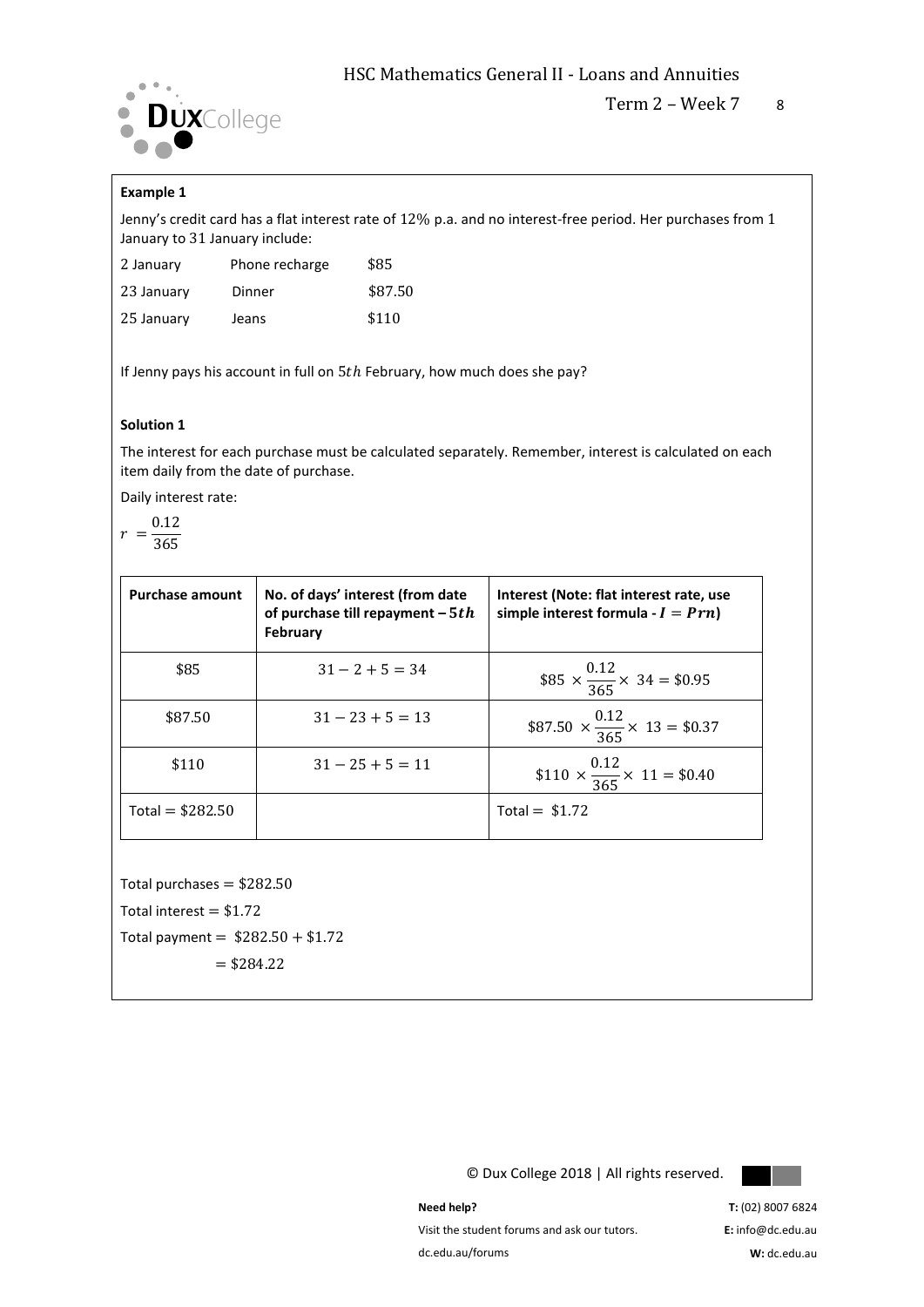

Term  $2 -$  Week  $7 - 9$ 

#### **Example 2**

### Firstbank

| Statement period | 14/12/14 to 13/1/15 |
|------------------|---------------------|
| Account number   | 2255 4455 8744 4122 |
| Credit limit     | \$5000              |
| Available credit | \$3824.38           |

#### Miss Spent

16 Dollar Lane

Decimal Point 2178

**Account summary**

| Balance from previous statement | \$816.97   |
|---------------------------------|------------|
| Payment and other credits       | \$500.00CR |
| Purchases, cash advances        | \$791.00   |
| Interest and other charges      | \$67.65    |
| <b>Closing balance</b>          | \$1175.62  |
| Minimum balance required        | \$60       |
| Due date                        | 7 Feb 2015 |
|                                 |            |

#### **Your transaction record**

| Date                                  | Reference | <b>Details</b>           | Amount     |  |
|---------------------------------------|-----------|--------------------------|------------|--|
| 15/12/14                              | 3146532   | Payment - thanks         | \$500.00CR |  |
| 15/12/14                              |           | Interest                 | \$8.65     |  |
| 18/12/14                              | 4367549   | Restaurant spend         | \$85.60    |  |
| 21/12/14                              | 3020542   | ATM withdrawal           | \$100.00   |  |
| 21/12/14                              | 3020543   | ATM fee                  | \$4.00     |  |
| 31/12/14                              | 8746380   | <b>Ballet tickets</b>    | \$265.50   |  |
| 2/1/15                                |           | Annual fee               | \$55.00    |  |
| 7/1/15                                | 2345698   | <b>Fabulous Fashions</b> | \$256.50   |  |
| 12/1/15                               | 6348921   | Sam's Hair & Beauty      | \$83.40    |  |
| Annual compound interest rate 22.484% |           |                          |            |  |
| Daily compound interest rate 0.0616%  |           |                          |            |  |

© Dux College 2018 | All rights reserved.



Visit the student forums and ask our tutors.

dc.edu.au/forums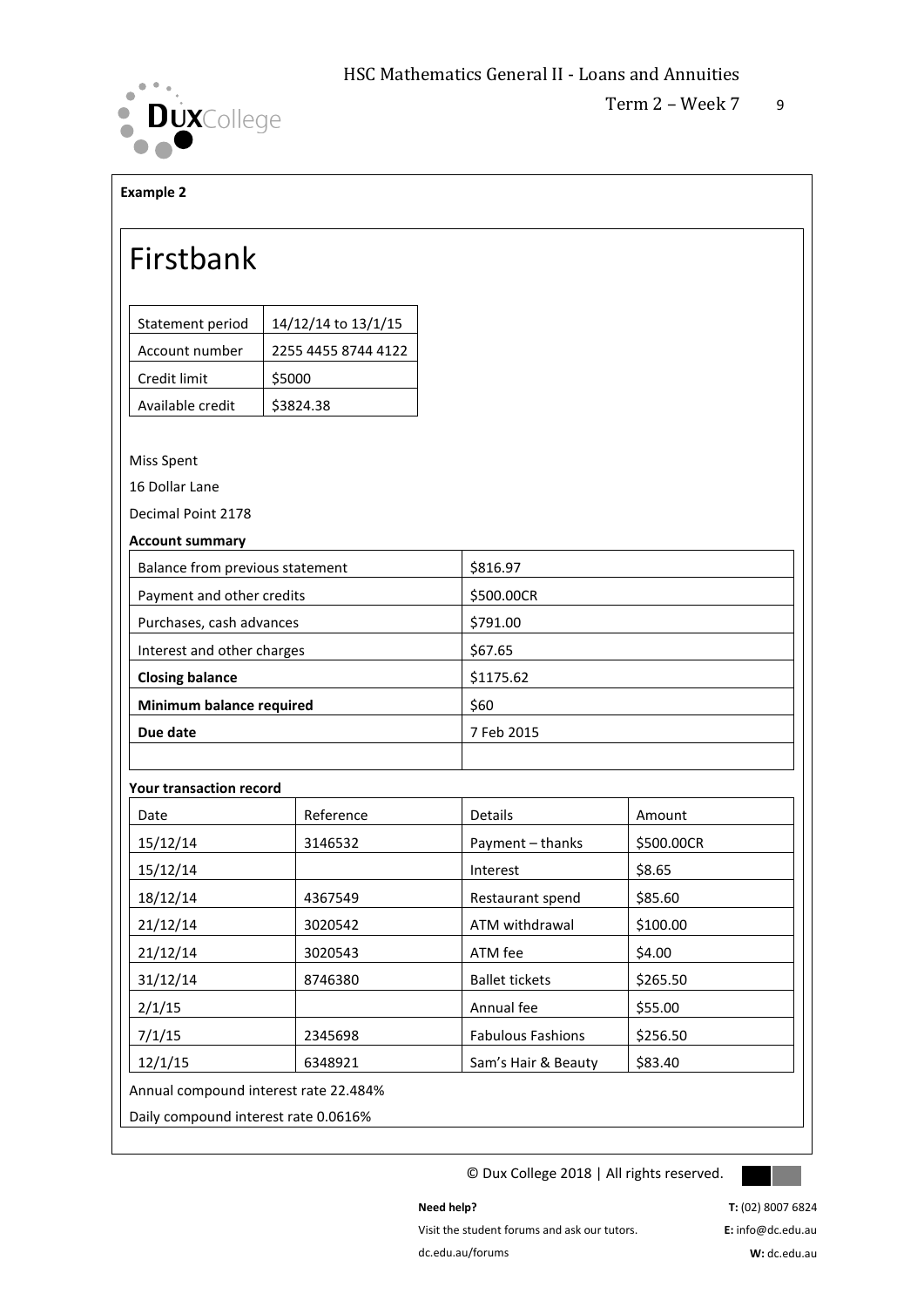

- a) Show how the closing balance of \$1175.62 was calculated
- b) What is the credit limit on this card?
- c) For this period what was the total amount of:
	- i) Cash advances (withdrawals)
	- ii) Purchases
	- iii) Interest and other charges
- d) How much was paid by Miss Spent since the previous statement and on what date
- e) When does the interest-free period start and end
- f) What interest will be charged if this account is paid in full on 6 February

#### **Solution 2**

a) Closing balance =  $$816.97 - $500 + $791 + $67.65$ 

$$
= $1175.62
$$

- b) \$5000
- c) I) Cash advances  $= $100$

ii) Purchases = \$791 − \$100

 $= $691$ 

iii) Interest and other charges  $= $67.65$ 

- d) \$500 on 15 December 2014
- e) From 14 December 2014 to 7 February 2015
- f) As 6 February falls within the interest-free period, interest is only charged on the cash advance, from 21 December to 6 February (47 days)
- g) Using the compound interest formula:

 $P = $100$   $r = 0.000616$   $n = 47$ 

 $A = $100(1 + 0.000616)^{47}$ 

 $= $102.94$ 

 $Interest = $102.94 - $100$ 

 $=$  \$2.94

© Dux College 2018 | All rights reserved.



**Need help?** 

Visit the student forums and ask our tutors. dc.edu.au/forums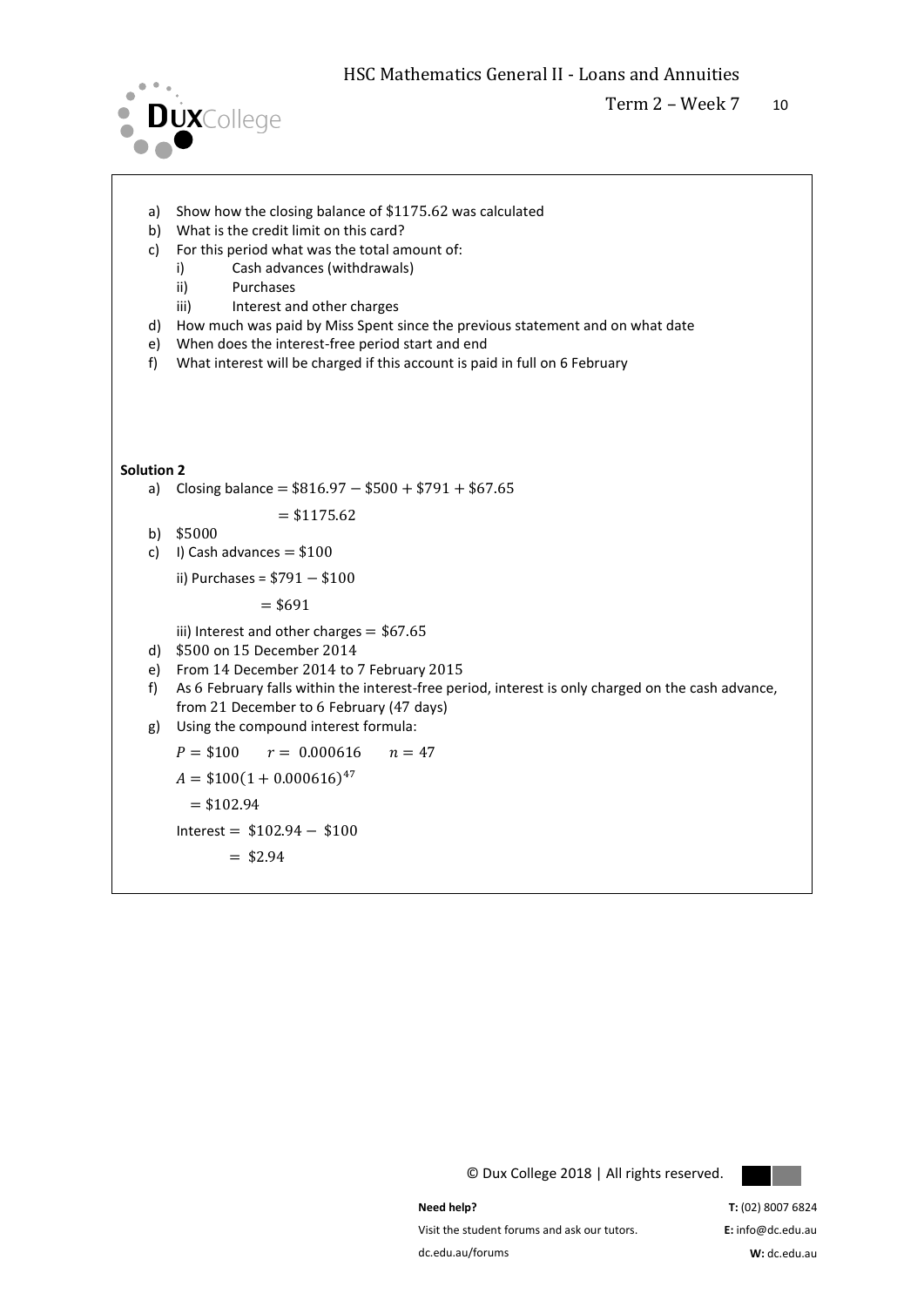

Term 2 - Week 7 11

## Term 2 - Week 7 - Homework

- Mrs Trendy obtained a personal loan of \$2 000 to purchase a new flat screen television. The loan is to  $1.$ be repaid over 2 years by equal monthly instalments. The interest is charged at a flat rate of 9.5% p.a. and she pays a loan protection fee of 25 cents per \$100 borrowed
	- a) Find the total charges that she will pay [1 mark]

b) Calculate Mrs Trendy's monthly instalment. [2 marks] 

© Dux College 2018 | All rights reserved.

Need help? Visit the student forums and ask our tutors. dc.edu.au/forums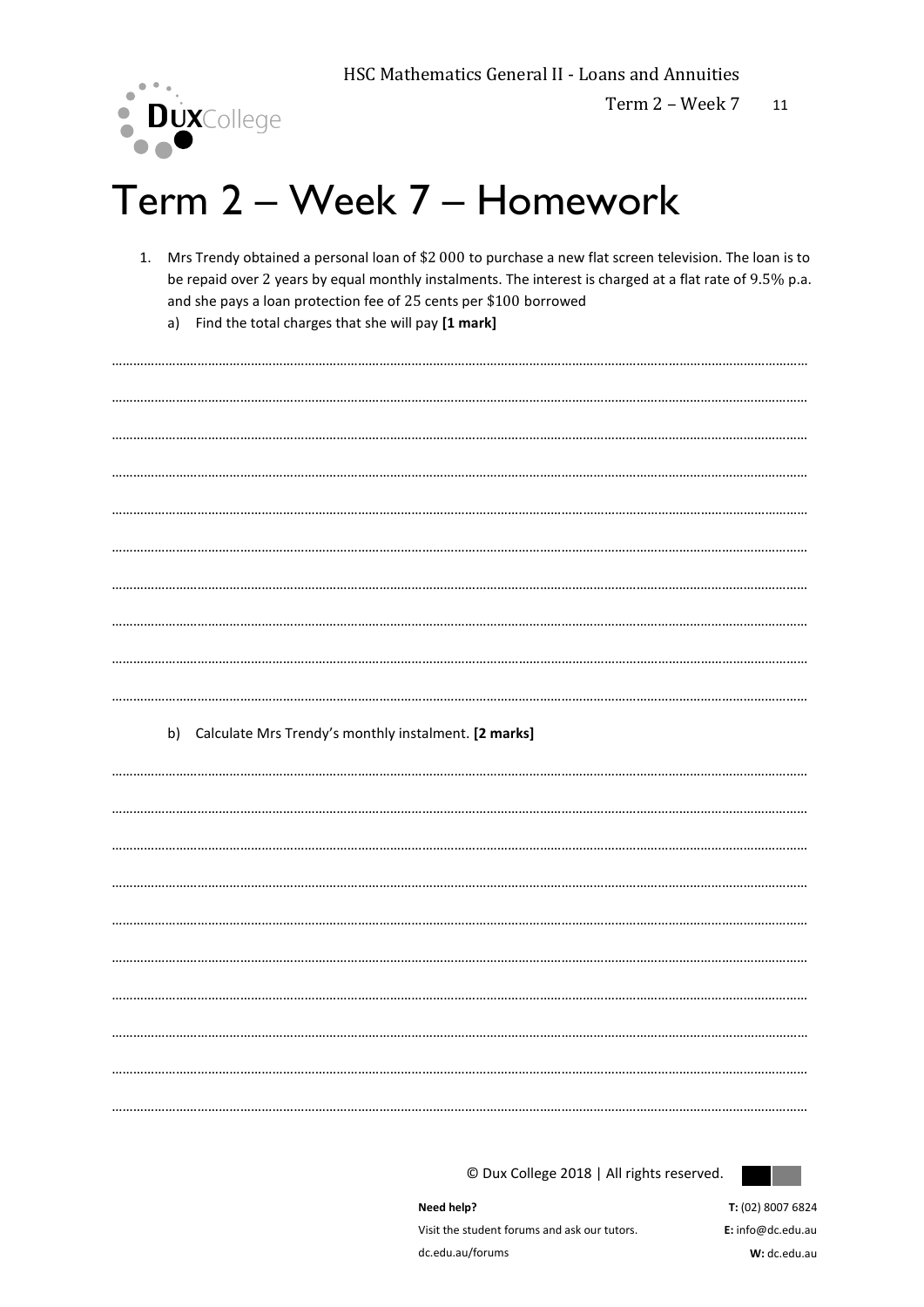**HSC Mathematics General II - Loans and Annuities** 



2. Furniture priced at \$20 000 is purchased. A deposit of 15% is paid. The balance is borrowed using a flat-rate loan at 19% per annum interest, to be repaid in equal monthly instalments over five years. What will be the amount of each monthly instalment? Justify your answer with suitable calculations. [4 marks]

3. Lynne invests \$1000 for a term of 15 months. Interest is paid at a flat rate of 3.75% per annum. How much will Lynne's investment be worth at the end of the term? [1 mark]

© Dux College 2018 | All rights reserved.



Need help? Visit the student forums and ask our tutors. dc.edu.au/forums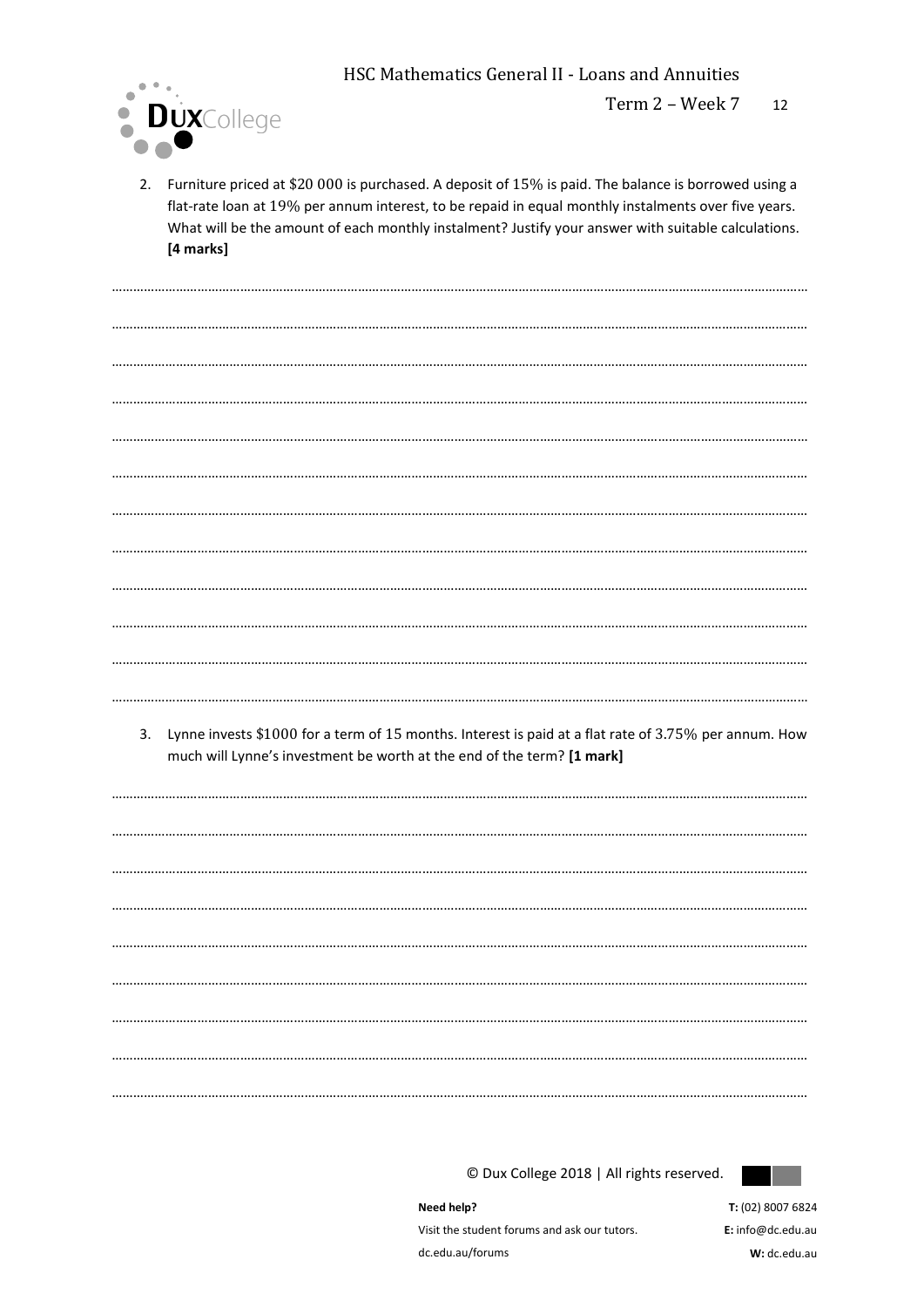

Term 2 – Week 7 13

| Period | Interest rate per period |       |       |       |       |       |
|--------|--------------------------|-------|-------|-------|-------|-------|
|        | 1%                       | 2%    | 3%    | 4%    | 5%    | 6%    |
|        | 1.010                    | 1.02  | 1.03  | 1.04  | 1.05  | 1.06  |
| 2      | 1.020                    | 1.040 | 1.061 | 1.082 | 1.103 | 1.124 |
| 3      | 1.030                    | 1.061 | 1.093 | 1.125 | 1.158 | 1.191 |
| 4      | 1.041                    | 1.082 | 1.126 | 1.170 | 1.216 | 1.262 |
| 5      | 1.051                    | 1.104 | 1.159 | 1.217 | 1.276 | 1.338 |
| 6      | 1.062                    | 1.126 | 1.194 | 1.265 | 1.340 | 1.419 |
| 7      | 1.072                    | 1.149 | 1.230 | 1.316 | 1.407 | 1.504 |
| 8      | 1.083                    | 1.172 | 1.267 | 1.369 | 1.477 | 1.594 |

**Compounded values of \$1** 

4. Kimberley has invested \$3500. Interest is compounded half-yearly at a rate of 2% per half-year.

Use the table to calculate the value of her investment at the end of 4 years. **[2 marks]**

| 5. | Chandra and Sascha plan to have \$20 000 in an investment account in 15 years time for their<br>grandchild's university fees. The interest rate for the investment account will be fixed at 3% per<br>annum compounded monthly. Calculate the amount that they will need to deposit into the account |
|----|------------------------------------------------------------------------------------------------------------------------------------------------------------------------------------------------------------------------------------------------------------------------------------------------------|
|    | now in order to achieve their plan. [2 marks]                                                                                                                                                                                                                                                        |
|    |                                                                                                                                                                                                                                                                                                      |
|    |                                                                                                                                                                                                                                                                                                      |
|    |                                                                                                                                                                                                                                                                                                      |
|    |                                                                                                                                                                                                                                                                                                      |
|    |                                                                                                                                                                                                                                                                                                      |
|    |                                                                                                                                                                                                                                                                                                      |

© Dux College 2018 | All rights reserved.



**Need help?**  Visit the student forums and ask our tutors. dc.edu.au/forums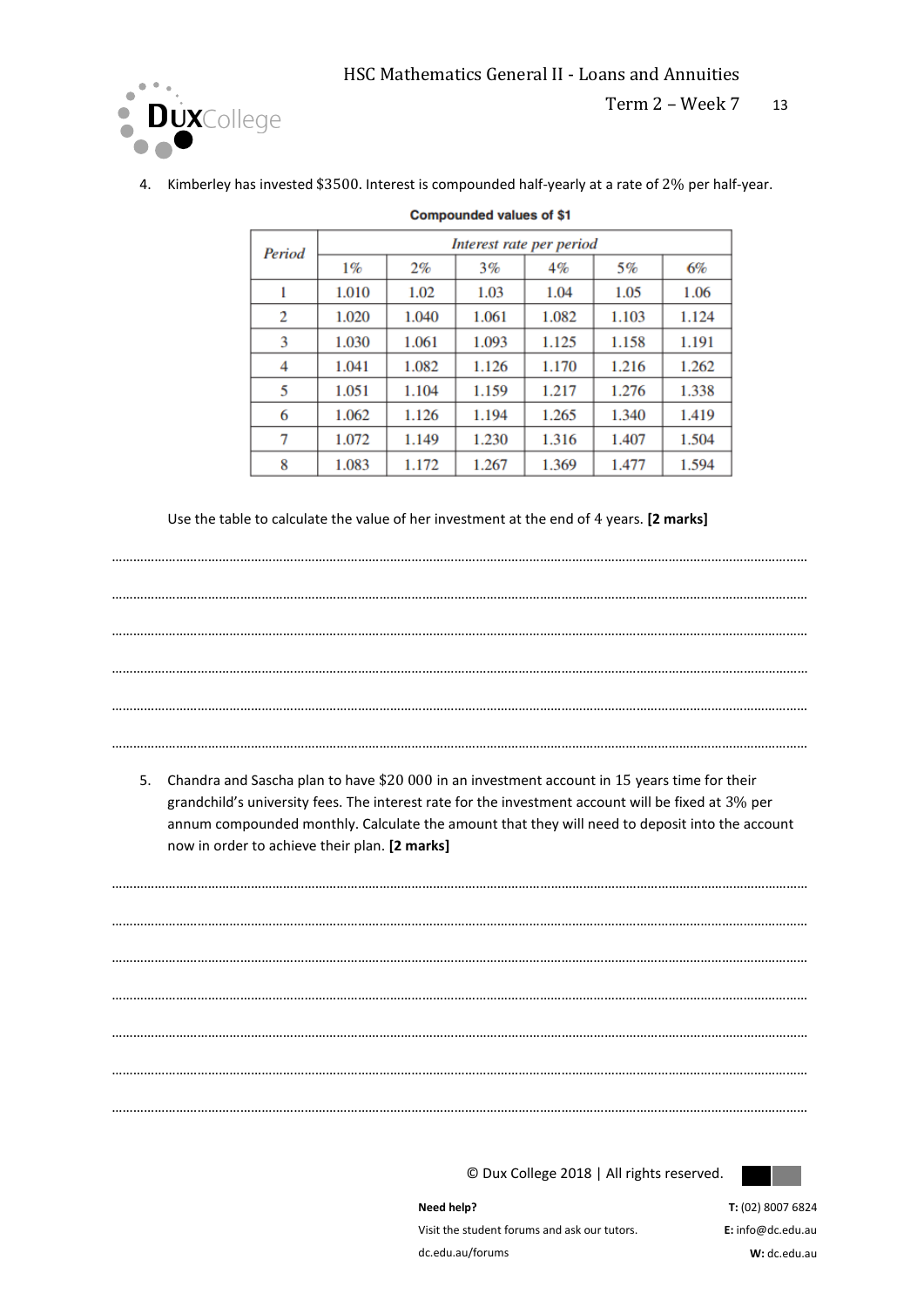HSC Mathematics General II - Loans and Annuities

……………………………………………………………………………………………………………………………………………………………………………



6. Heather used her credit card to purchase a plane ticket valued at \$1990 on 28 January 2011. She made no other purchases on her credit card account in January. She paid the January account in full on 19 February 2011. The credit card account has no interest free period. Simple interest is charged daily at the rate of 20% per annum, including the date of purchase and the date the account is paid. How much interest did she pay, to the nearest cent? **[2 marks]**

…………………………………………………………………………………………………………………………………………………………………………… …………………………………………………………………………………………………………………………………………………………………………… …………………………………………………………………………………………………………………………………………………………………………… …………………………………………………………………………………………………………………………………………………………………………… …………………………………………………………………………………………………………………………………………………………………………… …………………………………………………………………………………………………………………………………………………………………………… …………………………………………………………………………………………………………………………………………………………………………… …………………………………………………………………………………………………………………………………………………………………………… ……………………………………………………………………………………………………………………………………………………………………………

7. A television was purchased for \$2100 on 12 April 2011 using a credit card. Simple interest was charged at a rate of 19.74% per annum for purchases on this credit card. There were no other purchases on this credit card account. There was no interest-free period. The period for which interest was charged included the date of purchase and the date of payment. What amount was paid when the account was paid in full on 20 May 2011? **[2 marks]**

……………………………………………………………………………………………………………………………………………………………………………

…………………………………………………………………………………………………………………………………………………………………………… …………………………………………………………………………………………………………………………………………………………………………… …………………………………………………………………………………………………………………………………………………………………………… …………………………………………………………………………………………………………………………………………………………………………… …………………………………………………………………………………………………………………………………………………………………………… …………………………………………………………………………………………………………………………………………………………………………… …………………………………………………………………………………………………………………………………………………………………………… ……………………………………………………………………………………………………………………………………………………………………………

© Dux College 2018 | All rights reserved.



**Need help?**  Visit the student forums and ask our tutors. dc.edu.au/forums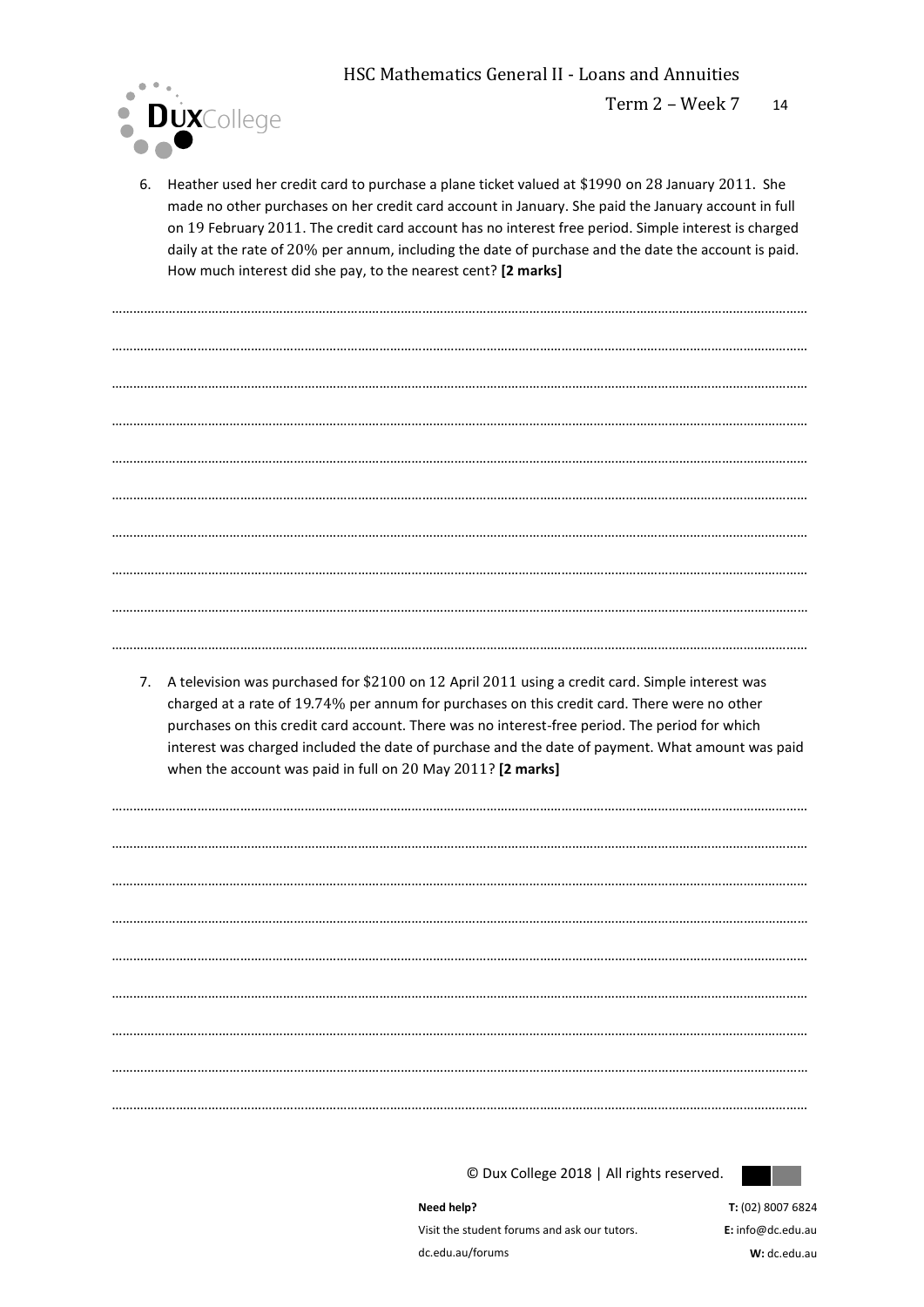

8. In July, Ms Alott received a statement for her credit card account. The account has no interest free period. Simple interest is calculated and charged to her account on the statement date.

| Ms I O Alott                                                                   |                                           |           | nollar Ban <i>k</i>          |
|--------------------------------------------------------------------------------|-------------------------------------------|-----------|------------------------------|
| Credit limit: \$5000                                                           |                                           |           | <b>Credit card statement</b> |
| Statement date: 23 July 2010                                                   |                                           |           |                              |
| <b>Previous Balance</b>                                                        | Payments                                  | Purchases | Interest charged             |
| \$529.46                                                                       | \$529.46                                  | \$1721.50 | ?                            |
| Date                                                                           | <b>Purchases</b>                          | Amount    | <b>Closing Balance</b>       |
| 29 June                                                                        | Hi-Fi                                     | \$1721.50 | 2                            |
| Annual percentage rate: 19%                                                    |                                           |           |                              |
| Daily percentage rate: 0.0521%                                                 |                                           |           |                              |
| Note: Interest is charged on amounts from (and including) the date of purchase | up to (and including) the statement date. |           |                              |
| Minimum payment due: \$25 or 5% of closing balance whichever is the larger.    |                                           |           |                              |

What is the minimum payment due on this account? **[2 marks]**

…………………………………………………………………………………………………………………………………………………………………………… …………………………………………………………………………………………………………………………………………………………………………… …………………………………………………………………………………………………………………………………………………………………………… …………………………………………………………………………………………………………………………………………………………………………… …………………………………………………………………………………………………………………………………………………………………………… …………………………………………………………………………………………………………………………………………………………………………… …………………………………………………………………………………………………………………………………………………………………………… …………………………………………………………………………………………………………………………………………………………………………… …………………………………………………………………………………………………………………………………………………………………………… ……………………………………………………………………………………………………………………………………………………………………………

© Dux College 2018 | All rights reserved.



**Need help?**  Visit the student forums and ask our tutors. dc.edu.au/forums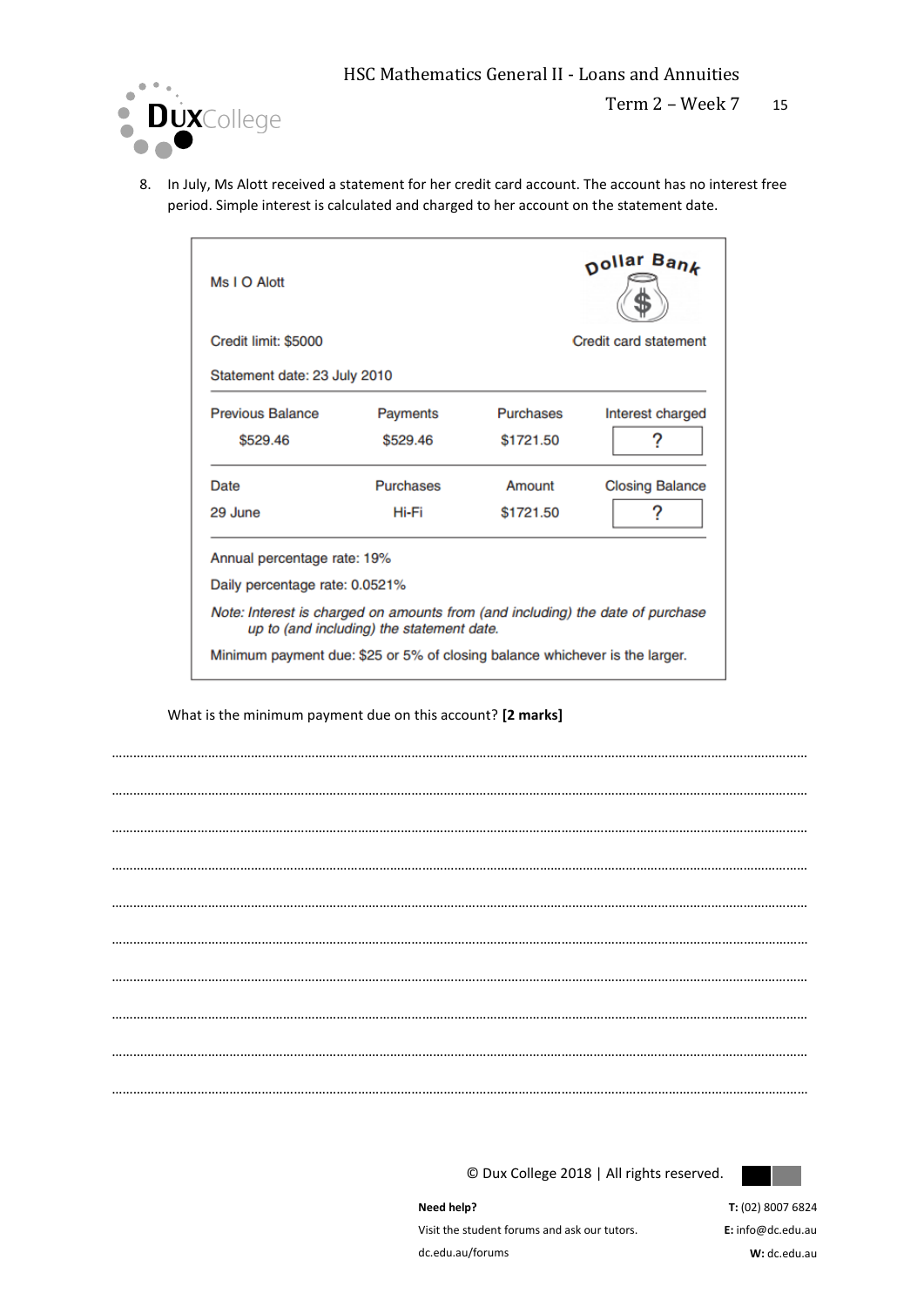

9. Georgia is on holidays in Summer Springs and decides to use her credit card for some purchases. Her credit card has an interest free period of 40 days and an interest rate of 11.9% p.a. She makes the following purchases for the period 1 January to 31 January.

| $\overline{\phantom{a}}^{\text{th}}$ Jan | Swim wear | \$210.75 |
|------------------------------------------|-----------|----------|
| . . th<br>Jan                            | Cruise    | \$330.25 |
| 18 <sup>th</sup> Jan                     | Souvenirs | \$178.96 |
| $26^{\text{th}}$<br>Jan                  | Hotel     | \$810.44 |

(i) What is the daily interest rate as a decimal to three significant figures? **[1 mark]**

……………………………………………………………………………………………………………………………………………………………………………

…………………………………………………………………………………………………………………………………………………………………………… …………………………………………………………………………………………………………………………………………………………………………… …………………………………………………………………………………………………………………………………………………………………………… ……………………………………………………………………………………………………………………………………………………………………………

(ii) Georgia pays her account in full on the 21st of February. Complete the table below [2] **marks]**

……………………………………………………………………………………………………………………………………………………………………………

| Purchase amount | No. of days interest | Interest to 21 <sup>st</sup> February |
|-----------------|----------------------|---------------------------------------|
| \$210.75        |                      |                                       |
| \$330.25        |                      |                                       |
| \$178.96        |                      |                                       |
| \$510.44        |                      |                                       |

(iii) How much interest did she pay in total for her January purchases? **[2 marks]**

…………………………………………………………………………………………………………………………………………………………………………… …………………………………………………………………………………………………………………………………………………………………………… …………………………………………………………………………………………………………………………………………………………………………… …………………………………………………………………………………………………………………………………………………………………………… …………………………………………………………………………………………………………………………………………………………………………… ……………………………………………………………………………………………………………………………………………………………………………

© Dux College 2018 | All rights reserved.



**Need help?**  Visit the student forums and ask our tutors. dc.edu.au/forums